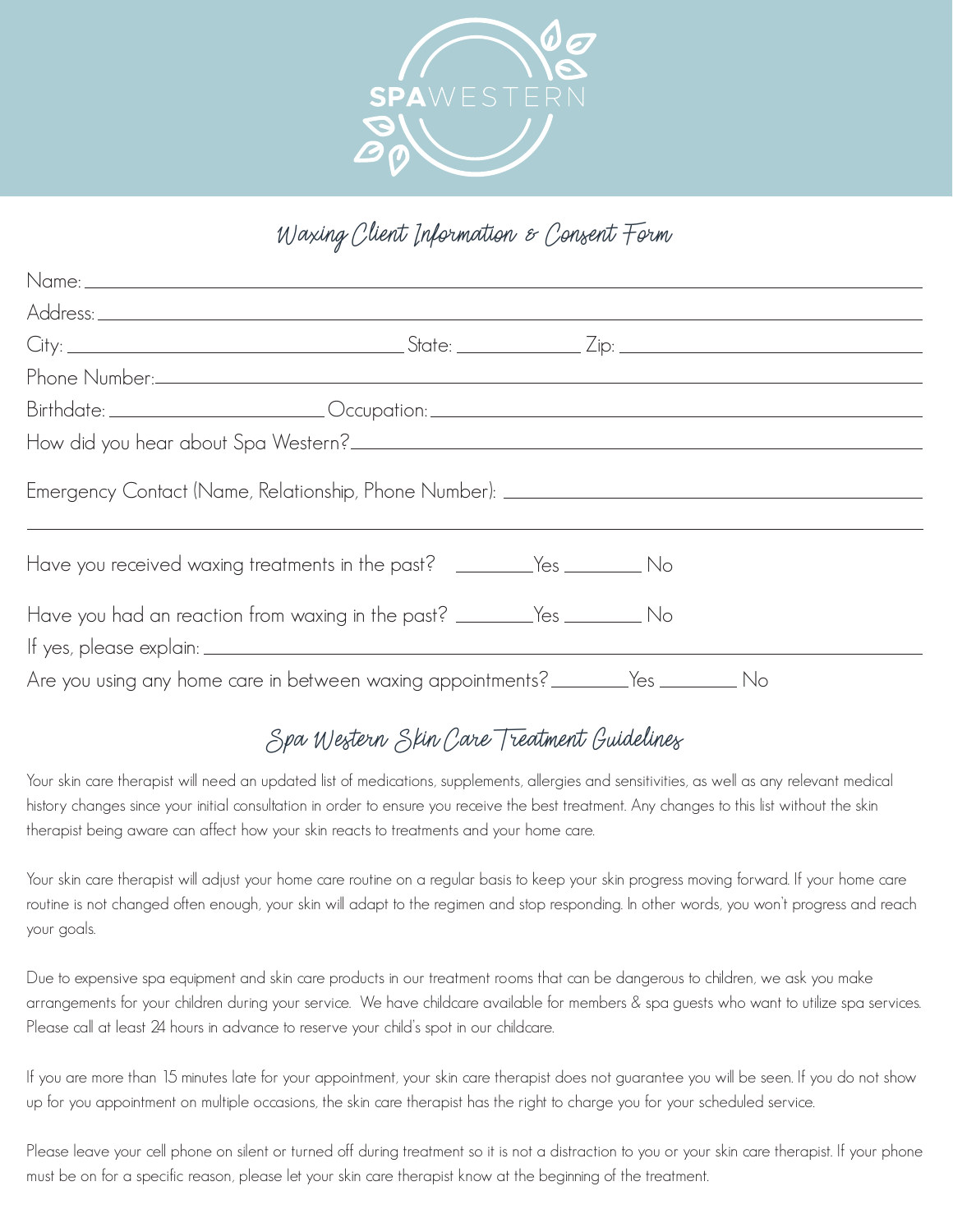

Please check the box if you have or have had any of these health conditions:

|                                                                                   | AIDS or HIV                  |  | Glaucoma                                              |  | Phlebitis, blood clots,<br>poor circulation |  |  |
|-----------------------------------------------------------------------------------|------------------------------|--|-------------------------------------------------------|--|---------------------------------------------|--|--|
|                                                                                   | Any active infection         |  | Heart problems                                        |  | Seizure disorder                            |  |  |
|                                                                                   | Blood clotting abnormalities |  | Hepatitis                                             |  | Skin diseases                               |  |  |
|                                                                                   | <b>Blood transfusion</b>     |  | Herpes                                                |  | Skin lesions                                |  |  |
|                                                                                   | Cancer                       |  | High blood pressure                                   |  | Spinal injury                               |  |  |
|                                                                                   | Diabetes                     |  | Immune disorders                                      |  | Systemic disease                            |  |  |
|                                                                                   | Eczema                       |  | Lupus                                                 |  | Thyroid condition                           |  |  |
|                                                                                   | Epilepsy                     |  | Rosacea                                               |  | Varicose veins                              |  |  |
|                                                                                   | Frequent cold sores          |  | Redness from recent<br>sun exposure or tanning<br>bed |  | Difficulty laying flat                      |  |  |
|                                                                                   |                              |  |                                                       |  |                                             |  |  |
|                                                                                   |                              |  |                                                       |  |                                             |  |  |
| Are you currently on your menstrual cycle? ________Yes __________________________ |                              |  |                                                       |  |                                             |  |  |
|                                                                                   |                              |  |                                                       |  |                                             |  |  |

Please check if you are using any of the following:

(These products can make the skin more sensitive to waxing. Your skin can become more sensitive, thin and higher chance of extra sensitivity to waxing. Some of these ingredients can be found in your home skin care routine. We ask you inform your skin therapist of any changes to this list for future waxing appointments.)

| Bleaching agents (used mostly for upper lip) | Alpha Hydroxy (Glycolic, Lactic) |
|----------------------------------------------|----------------------------------|
| Benzoyl Peroxide                             | Retinol (Vitamin A)              |
| Topical or Oral Antibiotics                  | Other acid-based skin products   |
| Other medications                            | Steroids                         |
| Bleaching agents for pigmentation of skin    | Salicylic acid                   |
| Depilatories (Nair, Hydraquinone, Tri-luma)  |                                  |